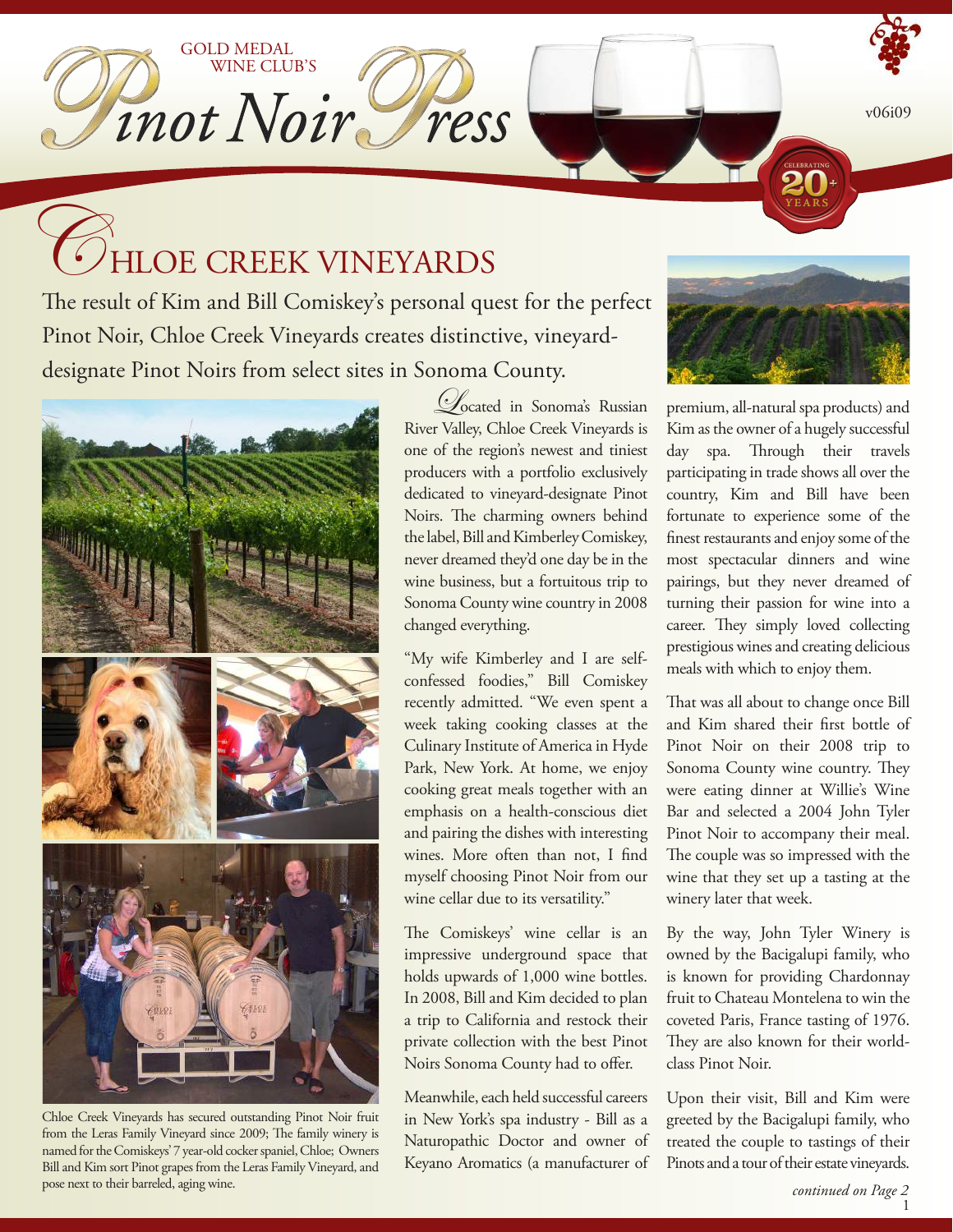

Bill and Kim Comiskey share a toast with winemaker Dan Fitzgerald and Nick Leras of Leras Family Vineyard; Harvest time in the vineyard!; Dan Fitzgerald preps the fruit for fermentation.

## JT THE VINEYARD



Leras Family Vineyard is owned and farmed by Nick Leras, who is a third generation pioneer grape grower in the Russian River Valley. His family has farmed wine grapes on this site since 1918. With impeccable standards, Nick personally tends to his grapes and performs all aspects of grape growing. This vineyard embodies earthiness and minerals, the signature of Pinot Noir grown in the Russian River Valley, so it's no wonder winemaker Dan Fitzgerald sought out these

#### CHLOE CREEK VINEYARDS, *Continued from Page 1*

"I don't know if it was the wine talking, but thinking back, somewhere along the way, I must have half-seriously mentioned that some day Kim and I would love to purchase Pinot grapes and make our own wine," Bill explained.

Once back home in Latham, New York, Bill received a phone call from Katie Bacigalupi in California, offering the couple two tons of Pinot Noir grapes. Bill was at first caught off guard, but called Kim and contemplated the offer. "Well, I thought, when life hands you some grapes..."

Bill immediately called the wine tour driver Kim and he had used in Sonoma. While driving them through the back roads to Sonoma's smallest boutique wineries, the driver had mentioned he was also working on a small Pinot Noir project - and Bill hoped he'd partake in this offer from the Bacigalupis. It was an easy deal, and before they knew it, Bill and Kim were in the winemaking business.

The driver introduced Bill and Kim to winemaker Dan Fitzgerald, who has been an instrumental piece in building the Chloe Creek Vineyards brand. That first vintage yielded 215 cases of Pinot Noir, a number that has slowly grown to the current annual production of between 350 and 500 cases. The Comiskeys now source fruit from Sonoma's Leras Family Vineyard and Sangiacomo Vineyard, each highly regarded in their own right.

#### *And where did the 'Chloe Creek' name come from?*

"Chloe is our 7 year-old cocker spaniel, and one of our most prized treasures," Bill explained. "I attempted to make wine in our basement a few years before the winery got its start, and used a photo of Chloe perched by a creek in our front yard for the label art. It was the only way I could get Kim to agree to try it!"

Things have sure come a long way, and Chloe Creek is now the name of Bill and Kim's small label of premium vineyard-designate Pinot Noirs in Sonoma County. The couple still resides in New York and maintains their spa industry careers, but frequently travels to California to help in the development of their new brand. With a number of awards and medals already to their name, Chloe Creek is well on its way to becoming a major player within the boutique estates of Sonoma County.

premium grapes. Dan works closely with Nick throughout the growing season and harvest to ensure they are capturing the magical essence of Russian River Valley Pinot Noir.

The Russian River Valley is located in the heart of Sonoma County and is known for producing world-class cool climate varietals. The cooler weather is sculpted by the consistent fog from the Pacific Ocean, located just a few miles to the west. This natural air conditioning allows the grapes to develop full flavor maturity over an extended growing season - often 15 to 20 percent longer than neighboring areas. Established in 1983, the Russian River Valley is now home to over 15,000 acres of thriving grapevines.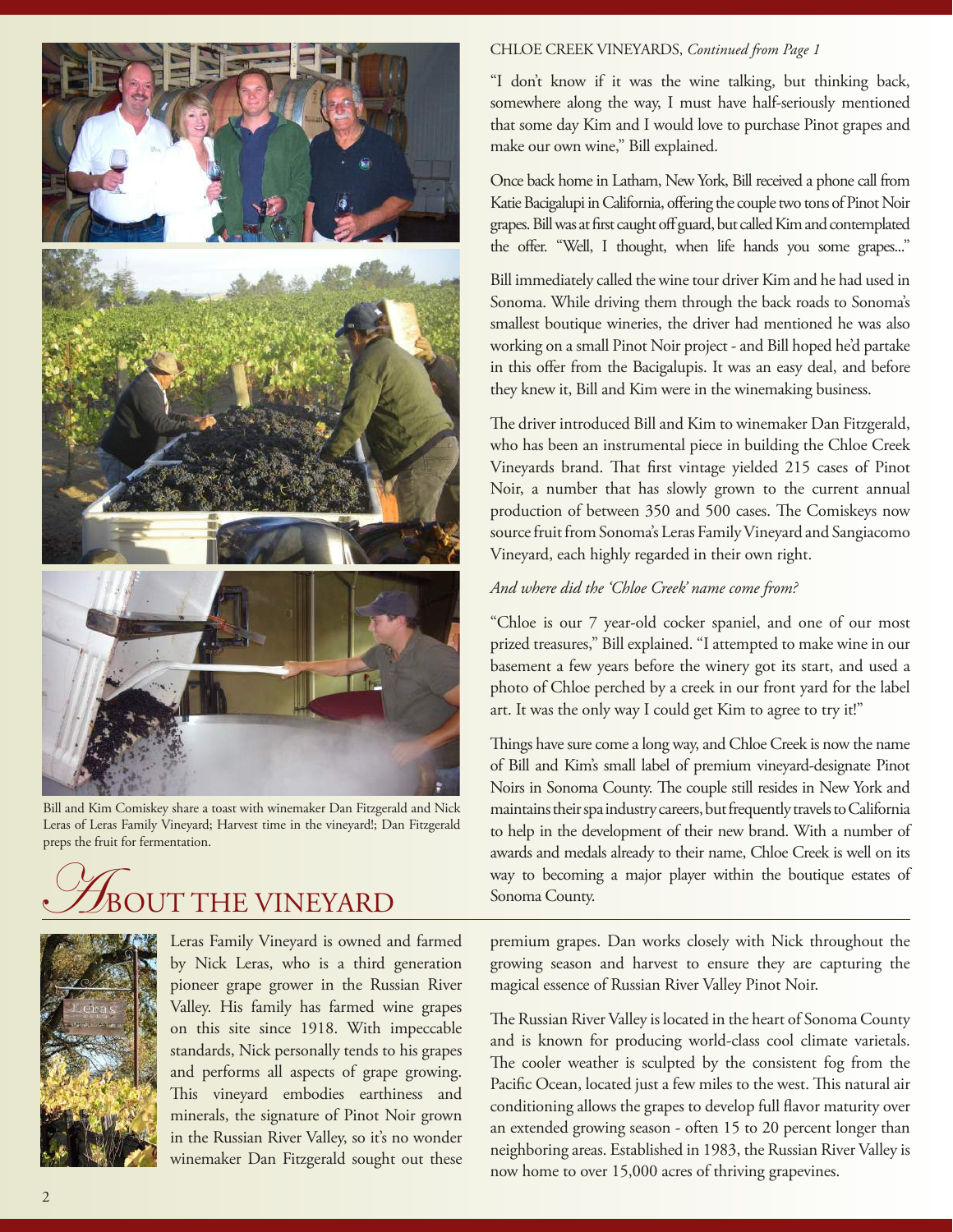# UT THE WINEMAKER



Dan Fitzgerald joined the Chloe Creek Vineyards team in January of 2009 and has proven to be a solid addition to the family winery. A northern California native, Dan lived in Europe for 13 years and has developed a keen interest in blending Old and New World winemaking techniques.

Dan's winemaking career began in 2002, working the harvest in Sonoma's Dry Creek Valley. Rather than waiting until the next year's harvest, Dan decided to work both hemispheres for

the following 3 years. He worked back-to-back harvests at Coldstream Hills in the Yarra Valley of Australia, Robert Sinskey Vineyards in the Napa Valley, and then again in Australia as the leader of the Coldstream Hills vintage team. He then returned to California where he earned his Enology degree from CSU Fresno in 2007.

Upon graduating, Dan was asked to join the Williams-Selyem team and spent time at Pellegrini, Enos, and Brack Mountain as well.

At Chloe Creek Vineyards, Dan works with growers who are committed to producing the highest quality Pinot Noir with sustainable farming practices. He uses a 'hands-off' winemaking approach which allows the Chloe Creek wines to truly represent the place they are from. Dan is an incredible asset to the Chloe Creek team and his passion and energy for winemaking is easy to see.

## HLOE CREEK 2010 'LERAS FAMILY VINEYARD' PINOT NOIR

Chloe Creek's 2010 'Leras Family Vineyard' Pinot Noir comes from the Russian River Valley where this wonderful varietal truly thrives! Its intensely flavored core of dark fruit is reminiscent of cranberries and black cherries, while the nose is bursting with brambly blackberry and loamy forest strawberries with just a touch of toasty bacon and cedarwood. The Chloe Creek 2010 Pinot Noir has a deeply concentrated core with great structure and an excellent balance of flavors. It has a refined elegance that is only seen in the best Pinot vintages. Enjoy!

| Aging:   | 16 months in oak | Total Acidity: 0.55 g/100mL |      |
|----------|------------------|-----------------------------|------|
| Alcohol: | 13.5%            | Cases Produced:             | 377  |
| pH:      | 3.69             | Enjoy Now Until:            | 2018 |



**95+ POINTS** *- Wine Writer Terry Robards* **GOLD MEDAL**

*- Pinot Noir Shootout Wine Competition*



| <b>CHLOE</b>              | <b>Retail Price</b> | Members Only           |
|---------------------------|---------------------|------------------------|
| <b>CREEK</b>              | at the Winery       | <b>Special Pricing</b> |
| 2010<br><b>Pinot Noir</b> | \$40.00/btl.        | Save 13%-27% online!   |

### **Order Online: www.goldmedalwineclub.com/winestore Toll Free: 1-800-266-8888**

These special discounts are available only to club members, gift recipients and gift givers. Remember to **login** to see your prices online!

\*2 bottle min, per wine, per order. Shipping and tax (if applicable) not included in above prices. Call for details.